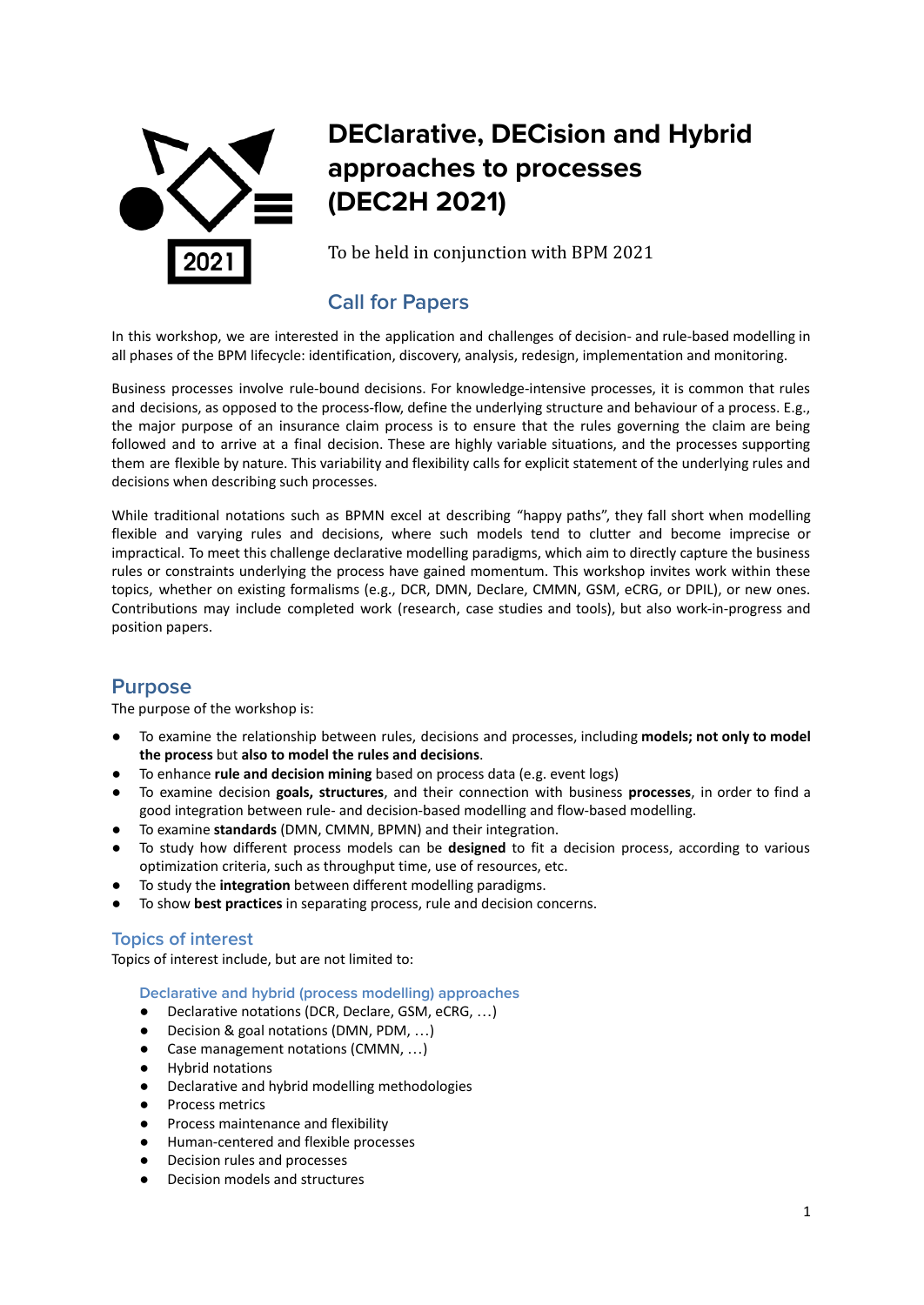- Formal analysis (e.g. expressiveness proofs) of declarative and hybrid notations
- Formal verification (e.g. model-checking and static analysis) of declarative and hybrid models
- Run-time adaptation of declarative and hybrid process models

**Decision mining and declarative/hybrid process mining**

- Decision mining
- Declarative process mining
- Hybrid process mining
- Data mining for decision and declarative/hybrid process analysis
- Rule mining for decision and declarative/hybrid process analysis

#### **Applications of decision- and rule-modelling in BPM**

- Goal-driven processes
- Knowledge-intensive processes
- Business process compliance
- Knowledge workflow management
- Usability and understandability studies
- Case studies
- Tools

#### **Format of the Workshop**

The workshop will begin with a keynote, followed by presentations of accepted papers. Full papers have 20 minutes for their presentations and 10 minutes for discussion and Q&A. Short papers have 15 + 5 minutes.

Each manuscript will be reviewed by at least three program committee members guaranteeing that only papers presenting high-quality work and innovative research in areas relevant to the workshop theme will be accepted. Papers that are not accepted, yet reviewed positively, may still be invited for presentation at the workshop.

Accepted papers will appear in the workshop post-proceedings. These will be published by Springer in the Lecture Notes in Business Information Processing (LNBIP) series, in a single volume dedicated to the proceedings of all BPM workshops. During a time window after the conference, the workshop participants will be granted the free download of the papers.

At least one author of each accepted manuscript is required to register for the workshop and present the paper. Registration is subject to the terms, conditions and procedure of the main BPM 2021 conference to be found on its [website](https://bpm2021.diag.uniroma1.it/).

#### **Submission**

We are interested in **research**, **work-in-progress**, **position**, **case-study** and **tool papers**, either in **long** (not exceeding **12 pages**) or **short** (not exceeding **6 pages**) **format**. Only papers in English will be considered. Submitted papers must present original research contributions not concurrently submitted elsewhere. Authors are requested to prepare submissions according to the LNBIP format specified by Springer [\(instructions](https://www.springer.com/computer/lncs?SGWID=0-164-6-791344-0), [LaTeX-template](ftp://ftp.springer.de/pub/tex/latex/lnbip/author.zip)). The title page must contain a short abstract and a list of keywords, preferably using the list of topics given above.

Papers must be submitted electronically via [EasyChair:](https://easychair.org/conferences/?conf=bpm2021) enter the main conference installation (BPM 2021) at [easychair.org/conferences/?conf=bpm2021](https://easychair.org/conferences/?conf=bpm2021) and select "9th International Workshop on DEClarative, DECision and Hybrid approaches to processes" as the submission track.

#### **Special Issue**

Depending on their quality, the authors of selected papers in DEC2H will be invited to submit revised and extended versions of their work for a special issue in the Journal of Intelligent [Information](https://www.springer.com/journal/10844) Systems (JIIS), edited by Springer.

#### **Important Dates**

- Abstract submission deadline (optional): 24 May 2021
- Papers submission deadline: 7 June 2021
- Notification: 2 July 2021
- Camera-ready deadline: 12 July 2021